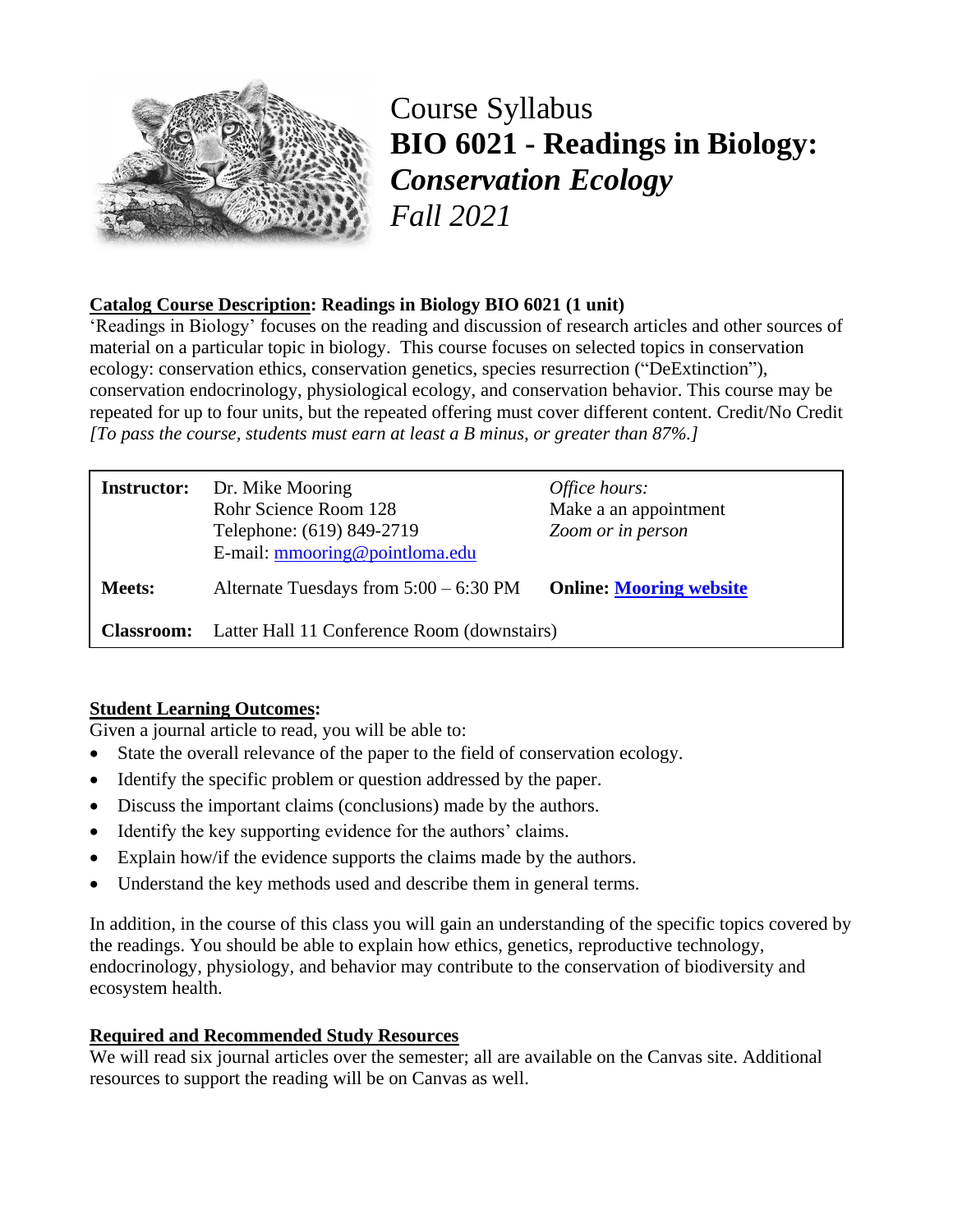## **PLNU SPIRITUAL CARE**

### Mission Valley and Balboa Campuses:

PLNU strives to be a place where you grow as a whole person. To this end, we provide resources for our Graduate students to encounter God and grow in their Christian faith. We have an onsite chaplain, Rev. Gordon Wong, at the Mission Valley (MV) campus to service Graduate students at the Mission Valley and Balboa Campuses. Rev. Gordon Wong is available during class break times across the week. If you have questions for, desire to meet or share a prayer request with Rev. Wong, you can contact him directly at mychaplain@pointloma.edu or [gordonwong@pointloma.edu.](mailto:gordonwong@pointloma.edu) Rev. Wong's cell number is 808-429-1129 if you need a more immediate response.

In addition, on the MV campus there is a prayer chapel on the third floor, which is open for use as a space set apart for quiet reflection and prayer.

### **Course Credit Hour Information**

This class meets the PLNU credit hour policy for a 1-unit class delivered over 15 weeks (~38 hrs). For each reading, you should expect to spend 2 hours reading the article and 1 hour answering the guided questions. We will meet 8 times for 1.5 hours each, for a total face-to-face time of 12 hours. Our in-person meeting time will involve a discussion of each paper; each of you will alternate in leading one of the discussions. Thus, each one of you will spend about one hour preparing discussion questions during the semester. Some additional assignments will be done online through Canvas.

| Letter | Percent | Letter | Percent |
|--------|---------|--------|---------|
| A      | 90      | C      | 70      |
| A-     | 88      | $C -$  | 68      |
| B+     | 86      | D+     | 66      |
| B      | 80      | D      | 60      |
| B-     | 78      | D-     | 58      |
| $C+$   | 76      | F      | $58$    |

### **Assessment and Grading Criteria**

| <b>Assignment</b>                              | <b>Points</b>  |
|------------------------------------------------|----------------|
| Journal Article Guided Questions: six @ 10 pts | 60             |
| Participation in discussions: six $@$ 5 pts    | 30             |
| Discussion leader preparation                  | 30             |
| Activities and quizzes                         | 30             |
| Attendance participation points                | 30             |
| TOTAL                                          | <b>180 pts</b> |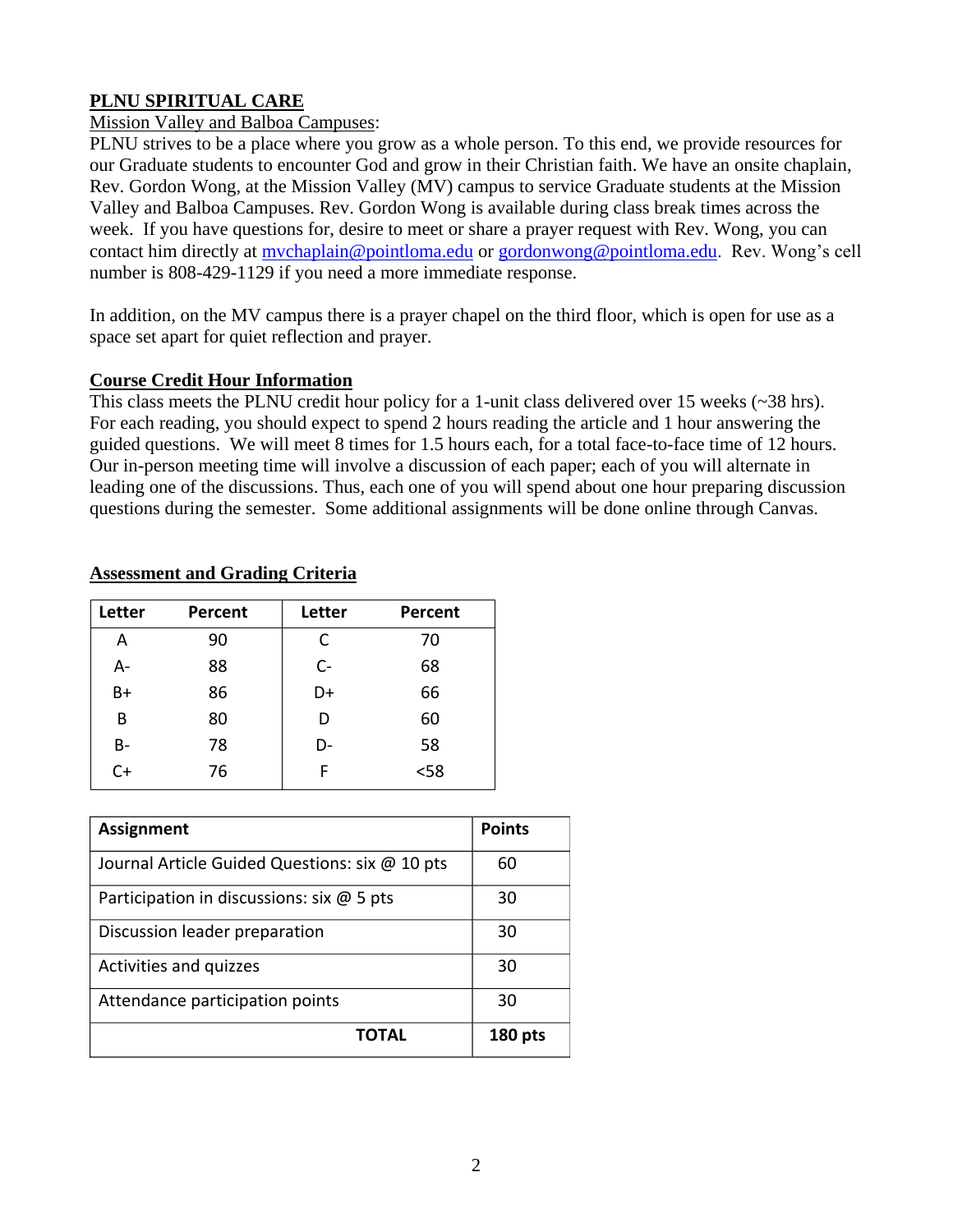### **This is the 'journal article analysis' portion of the MS Biology exam**

*Hopefully, this course will help prepare you for this section!*

- 1. State the overall relevance of the paper to the field How does this paper relate to larger issues in the field of study (marine biology, cell biology, etc.)?
- 2. State the specific problem/question addressed in the paper.
- 3. Identify two important claims made by the authors. A claim is a main argument and is generally made by the authors near the end of the paper. Some papers have several smaller conclusions that lead to main claims. This may or may not match the hypothesis that guided the research. A major claim is not speculation that the authors may mention; and the claims that you use for this exam must be supported in the assigned research paper, not in a paper cited by the authors. For each claim, do the following:
	- a. For Claim #1, identify all the key supporting evidence (graphs, images, numerical values, etc.). This should be a minimum of 2 pieces of evidence, and may include substantially more. If a table or graph has a large amount of data, refer to specific areas, columns, or sections showing the relevant values, images, etc.
	- b. Provide justification for Claim #1 by explaining how this evidence (answer #3a above) supports the authors' claim.
	- c. In your own words, describe what each key method accomplishes and explain how it was useful in providing data to directly support Claim #1. Avoid any scientific jargon that might be used in the paper. Some papers report many different methods; include only those directly related to Claim #1.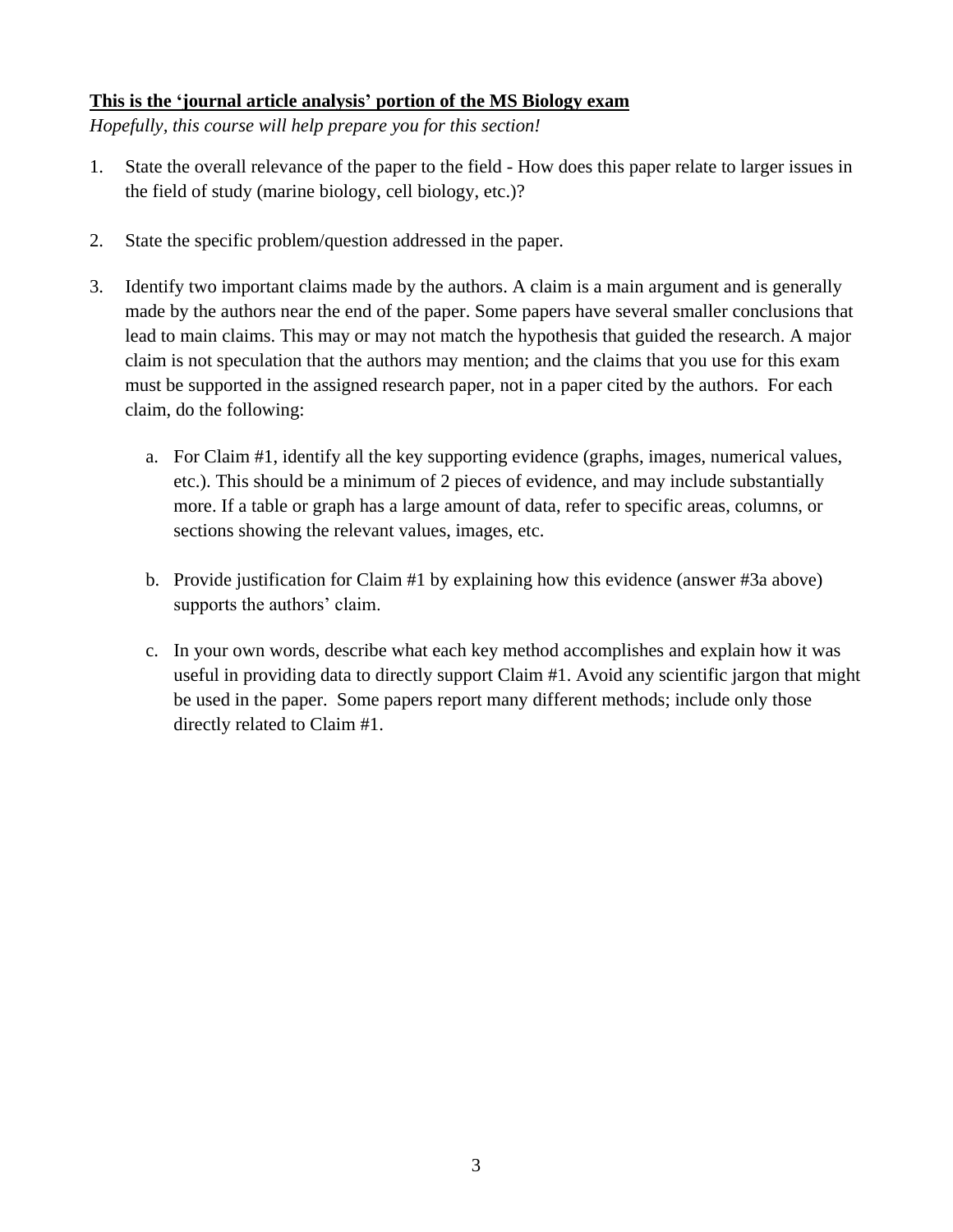PLNU forward

## **PLNU INSTITUTIONAL POLICIES**

### **PLNU Mission: To Teach ~ To Shape ~ To Send**

Point Loma Nazarene University exists to provide higher education in a vital Christian community where minds are engaged and challenged, character is modeled and formed, and service becomes an expression of faith. Being of Wesleyan heritage, we aspire to be a learning community where grace is foundational, truth is pursued, and holiness is a way of life.

### **PLNU COPYRIGHT POLICY**

Point Loma Nazarene University, as a non-profit educational institution, is entitled by law to use materials protected by the US Copyright Act for classroom education. Any use of those materials outside the class may violate the law.

### **PLNU ACADEMIC HONESTY POLICY**

Students should demonstrate academic honesty by doing original work and by giving appropriate credit to the ideas of others. Academic dishonesty is the act of presenting information, ideas, and/or concepts as one's own when in reality they are the results of another person's creativity and effort. A faculty member who believes a situation involving academic dishonesty has been detected may assign a failing grade for that assignment or examination, or, depending on the seriousness of the offense, for the course. Faculty should follow and students may appeal using the procedure in the university Catalog. See the [Academic Honesty Policy](https://catalog.pointloma.edu/content.php?catoid=54&navoid=3048#Academic_Honesty) in the Graduate and Professional Studies Catalog for definitions of kinds of academic dishonesty and for further policy information.

### **PLNU ACADEMIC ACCOMMODATIONS POLICY**

PLNU is committed to providing equal opportunity for participation in all its programs, services, and activities. Students with disabilities may request course-related accommodations by contacting the Educational Access Center (EAC), located in the Bond Academic Center [\(EAC@pointloma.edu](mailto:EAC@pointloma.edu) or 619-849-2486). Once a student's eligibility for an accommodation has been determined, the EAC will issue an academic accommodation plan ("AP") to all faculty who teach courses in which the student is enrolled each semester.

PLNU highly recommends that students speak with their professors during the first two weeks of each semester/term about the implementation of their AP in that particular course and/or if they do not wish to utilize some or all of the elements of their AP in that course.

Students who need accommodations for a disability should contact the EAC as early as possible (i.e., ideally before the beginning of the semester) to assure appropriate accommodations can be provided. It is the student's responsibility to make the first contact with the EAC.

### **PLNU ATTENDANCE AND PARTICIPATION POLICY**

Regular and punctual attendance at all synchronous class sessions is considered essential to optimum academic achievement. If the student is absent for more than 10 percent of class sessions (virtual or face-to-face), the faculty member will issue a written warning of de-enrollment. If the absences exceed 20 percent, the student may be de-enrolled without notice until the university drop date or, after that date, receive the appropriate grade for their work and participation. In some courses, a portion of the credit hour content will be delivered asynchronously and attendance will be determined by submitting the assignments by the posted due dates. See [Academic Policies](https://catalog.pointloma.edu/content.php?catoid=54&navoid=3048#Academic_Honesty) in the Graduate and Professional Studies Catalog. If absences exceed these limits but are due to university-excused health issues, an exception will be granted.